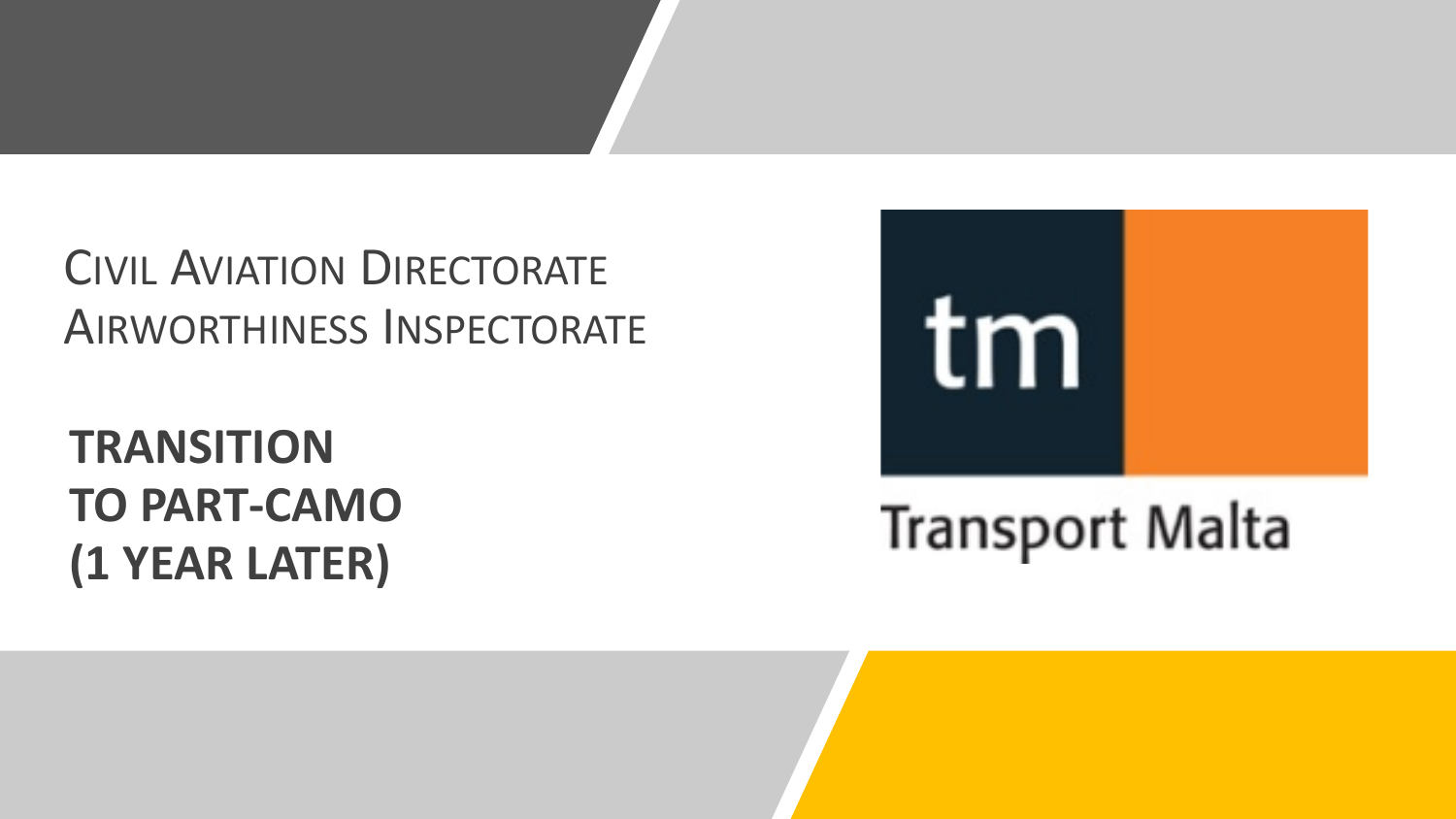

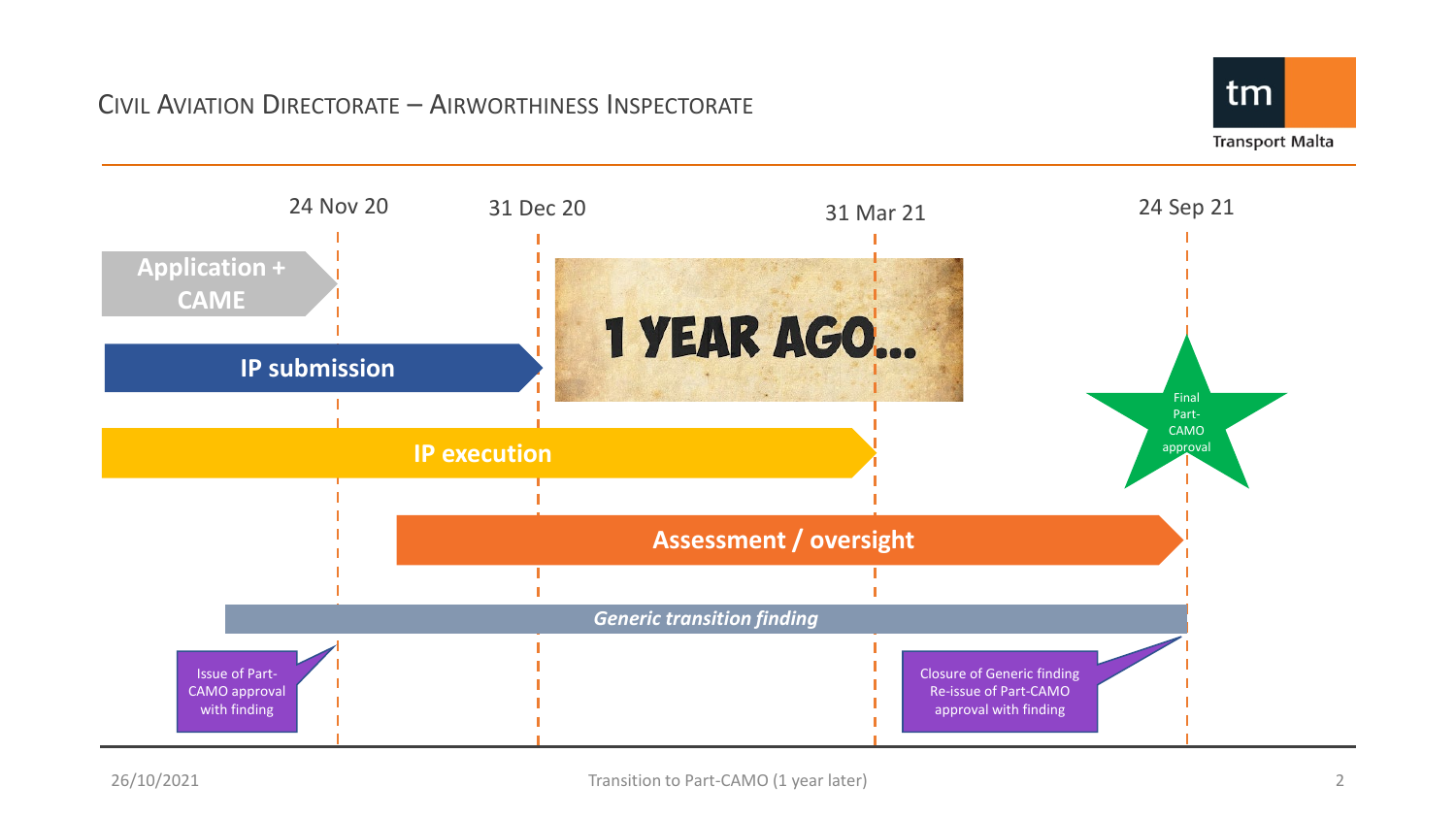



TM CAD deadline: **30 November 2021 -** submission of CAME and evidence



**Failure to abide will not guarantee the AI to transit the CAMO to Part-CAMO approval on time**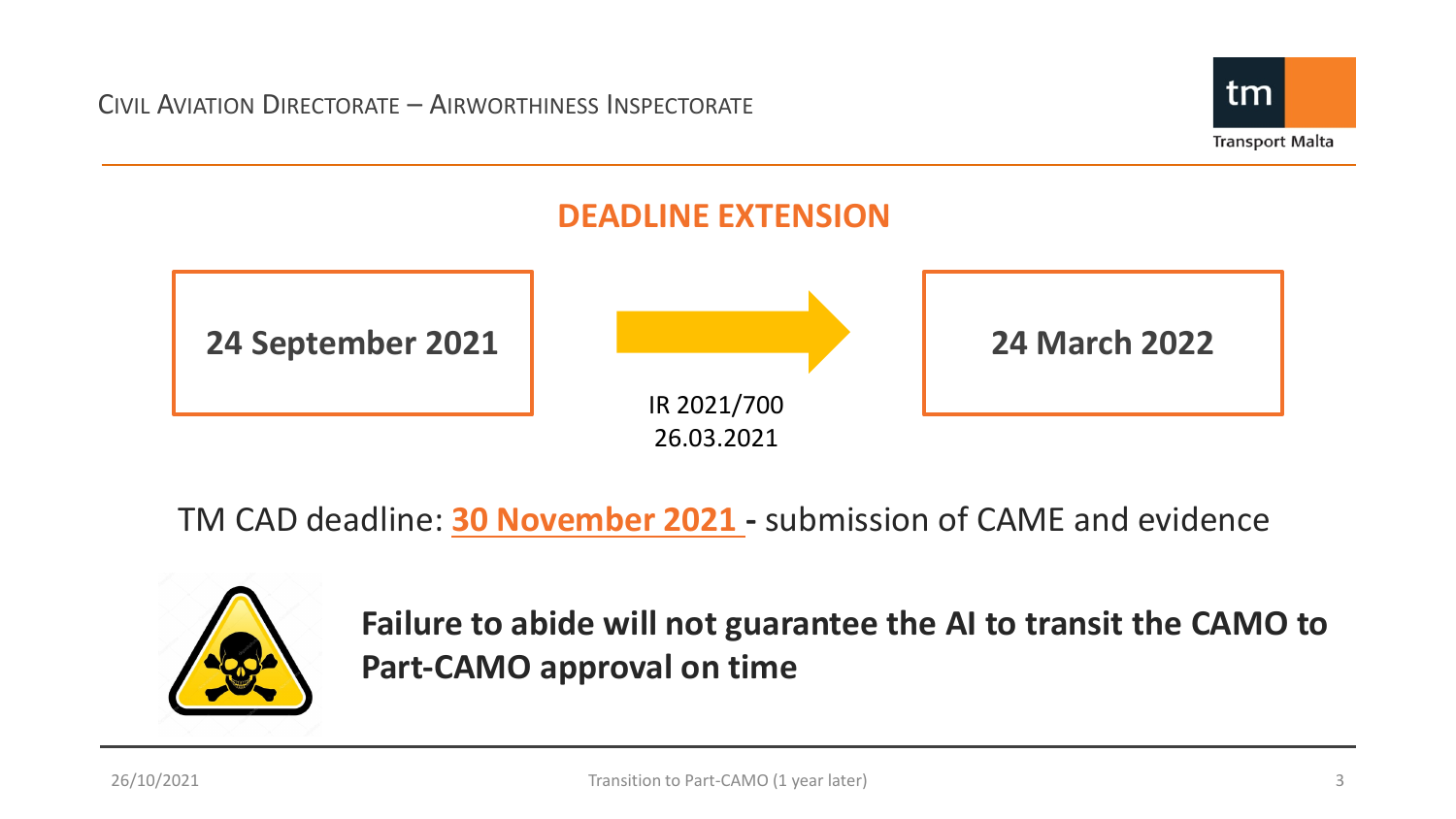

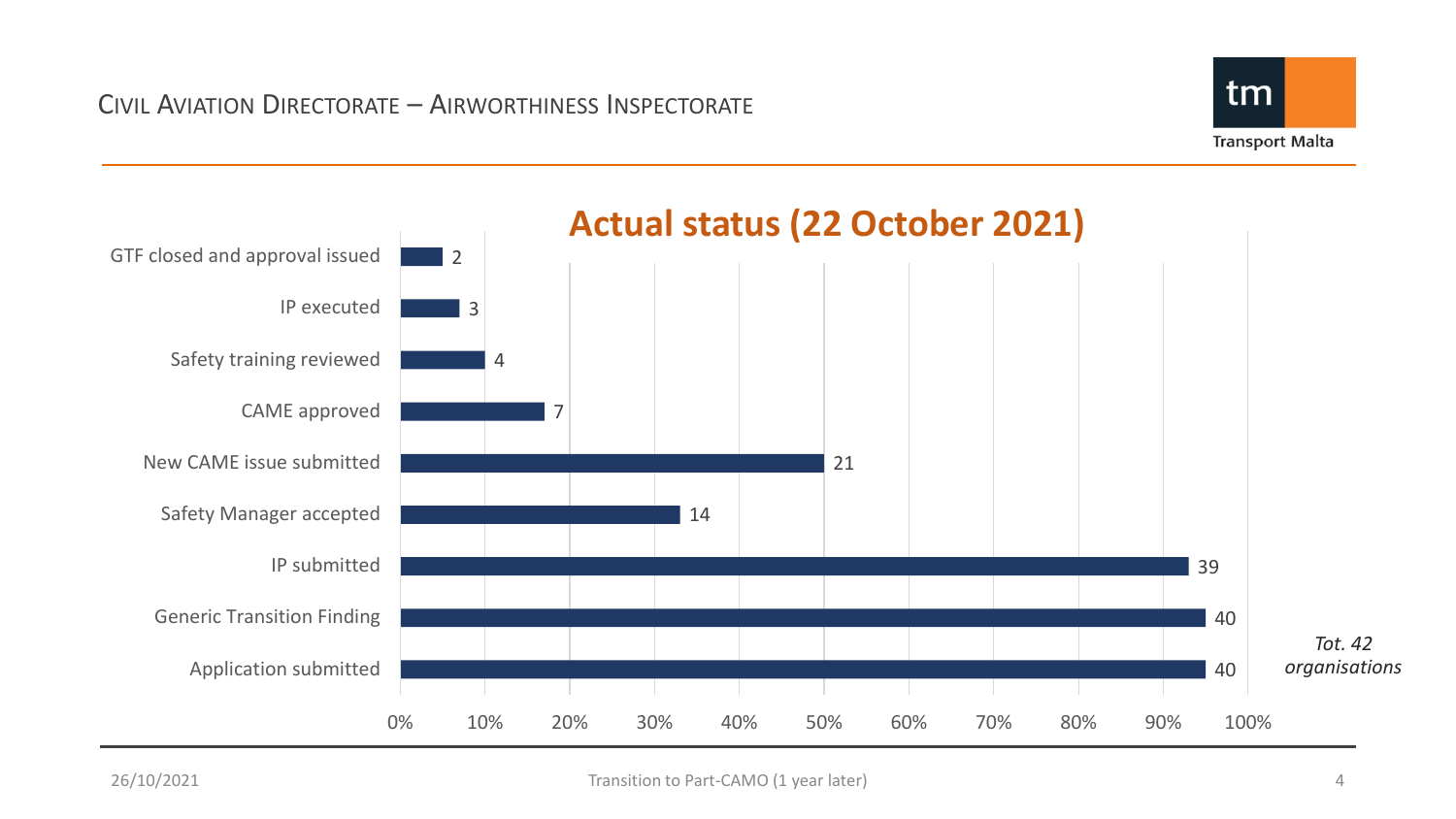



- Acceptance of Safety Manager / Group of persons responsible for the SMS
- Approval of CAME in combination with other manuals
- **Safety training**
- **Evidence of IP execution**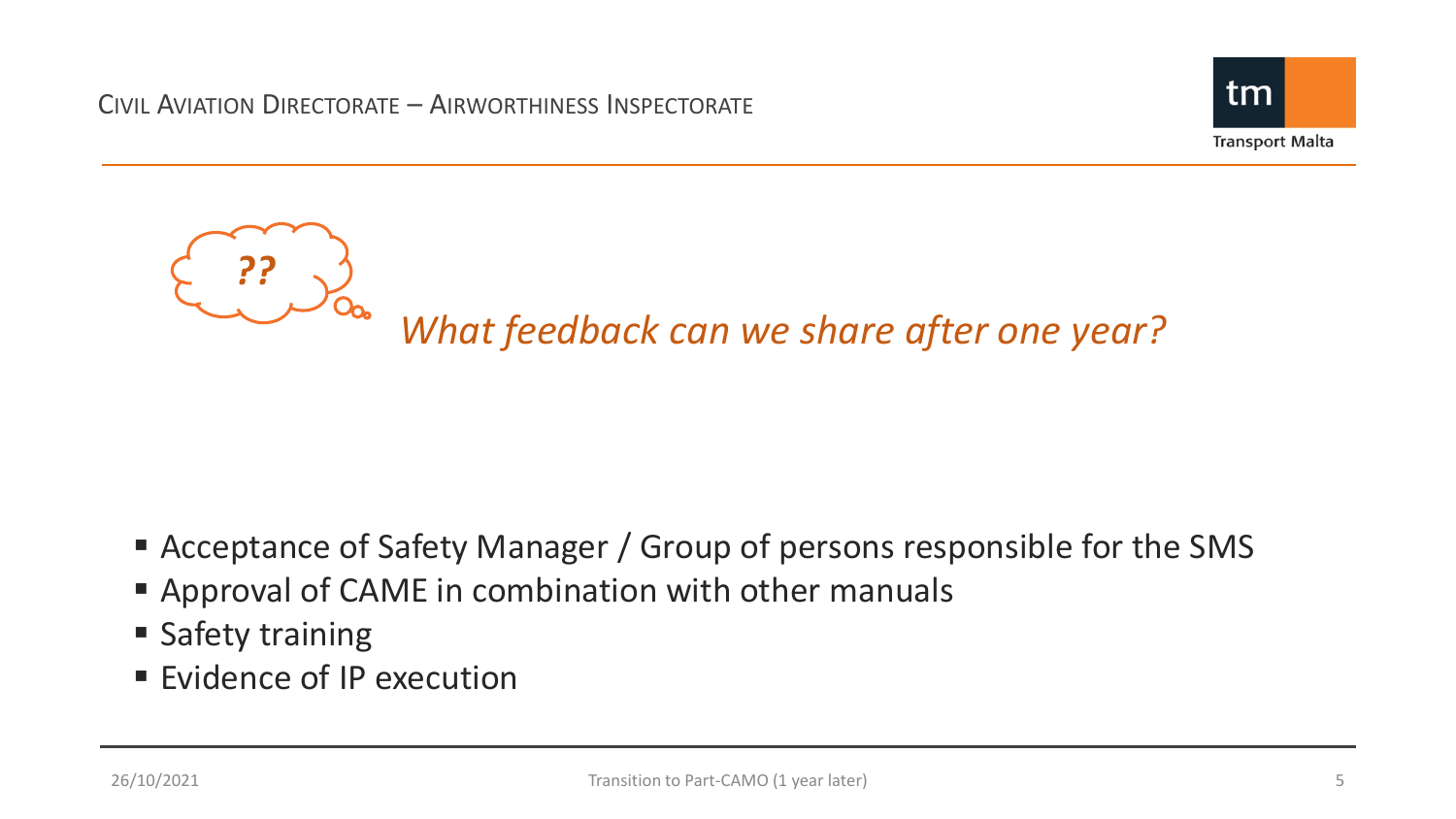

## **Nomination of person or group of person responsible for the SMS**

- **Safety Manager** (AOC) + **Safety Officer** who satisfies the requirements of AMC1 CAMO.A.305(c), as applicable
- No Form 4
- Nomination letter + identification on the Exposition
- $\blacksquare$  Interview at the discretion of the AI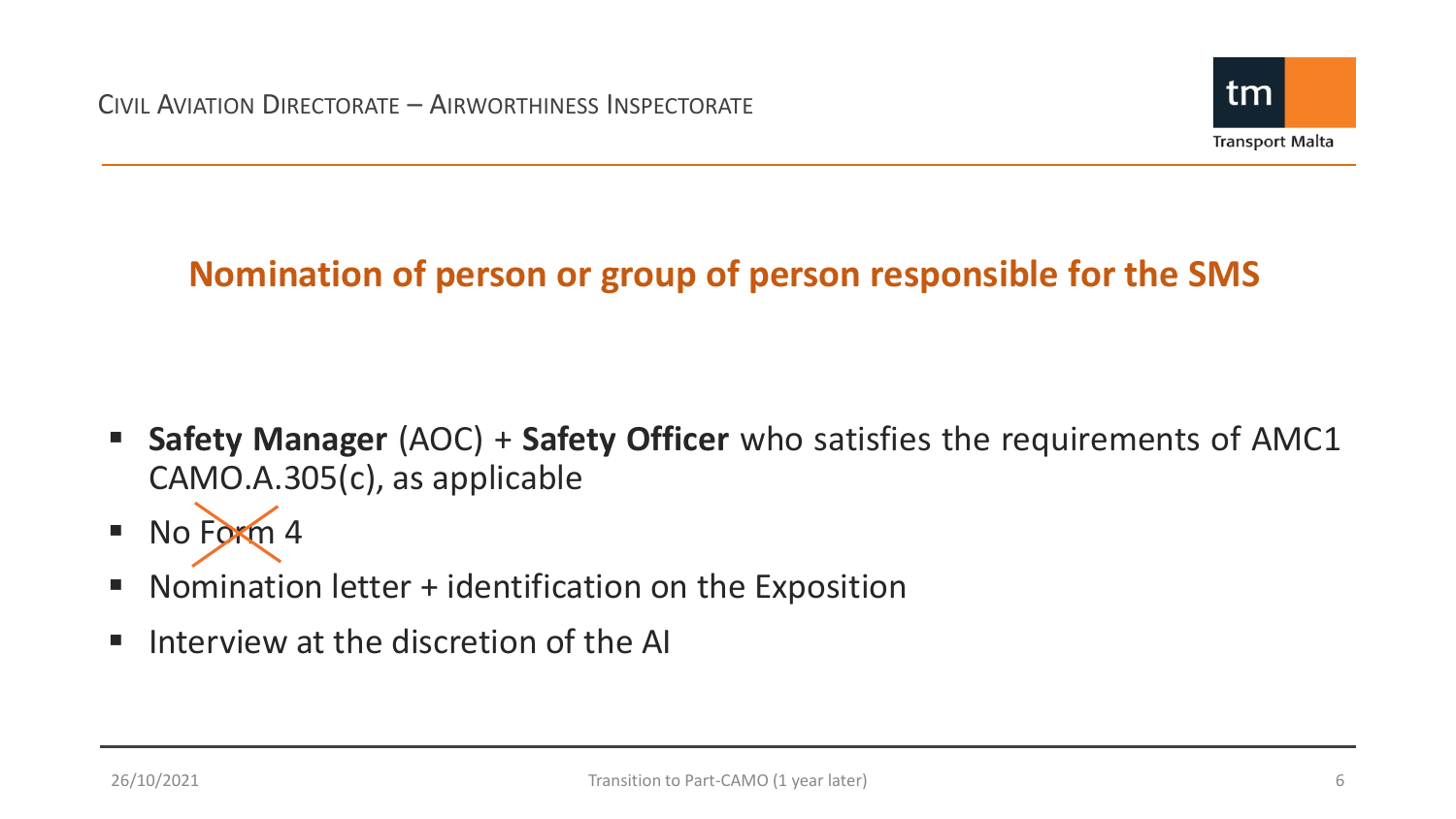

#### **Approval of CAME in combination with other organisation manuals**



- AI will sign for approval only the CAME
- **Integrating manuals revision status to be included and identified in the CAME**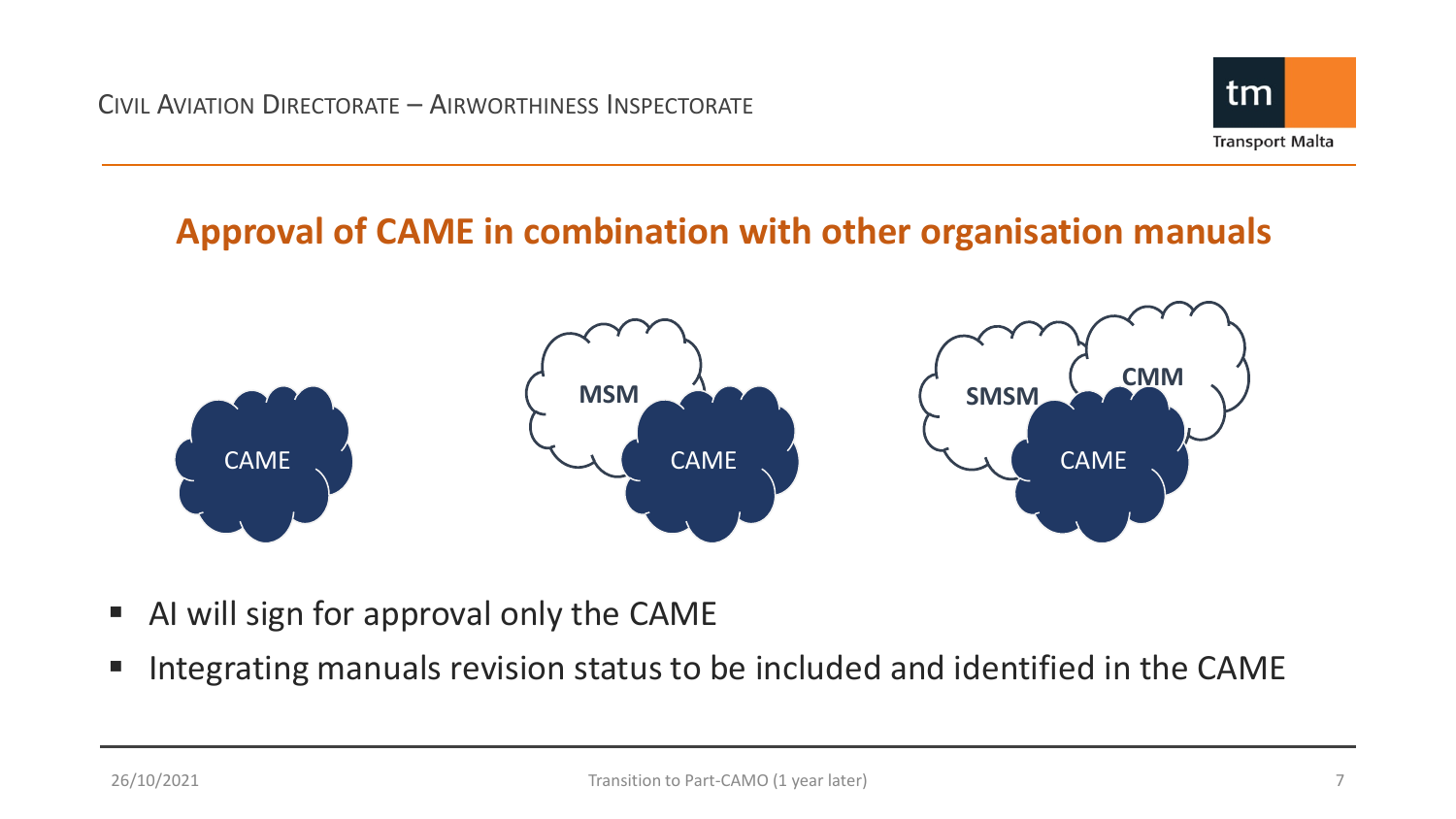

The combination of different training modules is acceptable, if:

- HF initial is compliant with GM1 145.A.30(e) or Part-66
- Organisation SMS-related elements are customised
- Coverage of syllabus in GM2 CAMO.A.305(g) is demonstrated through a crosscompliance table

*Note. A 6-month grace period is applicable to new joiners*



tm

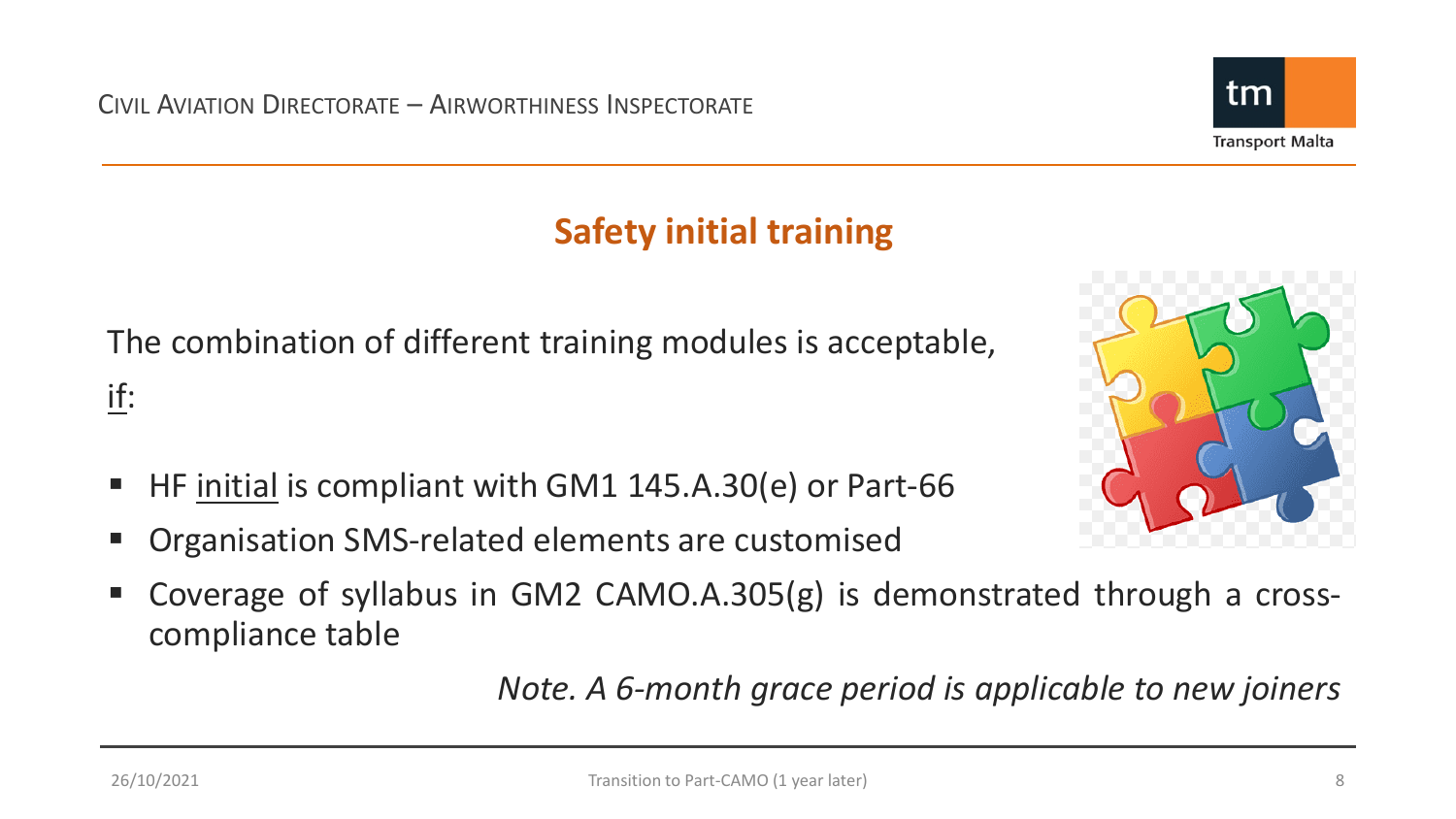

### **Evidence of IP execution**

- Training records (Part-CAMO, CAME incl. OMM –, Safety Initial training)
- **Competence assessment**
- **Manpower plan**
- Audit plan
- Hazard log / Risk register
- **MSAT (AITP-A08 Appendix 10)**

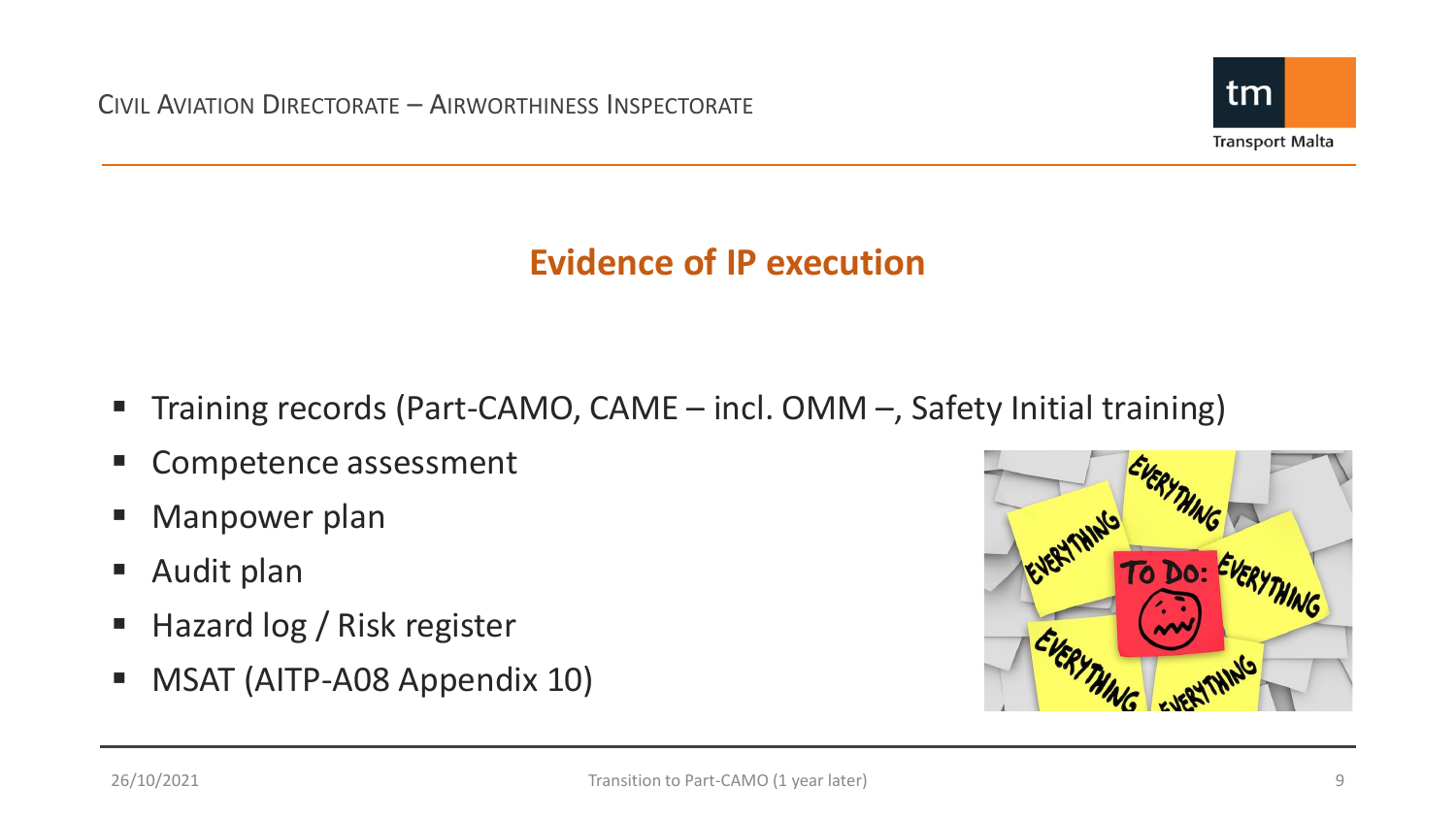



#### As a minimum, **at the end of the transition process the MS shall be PRESENT and SUITABLE**.

This means, that all required features must be present (properly documented) and suitable for the generic finding to be closed and the "final" Part-CAMO approval to be issued.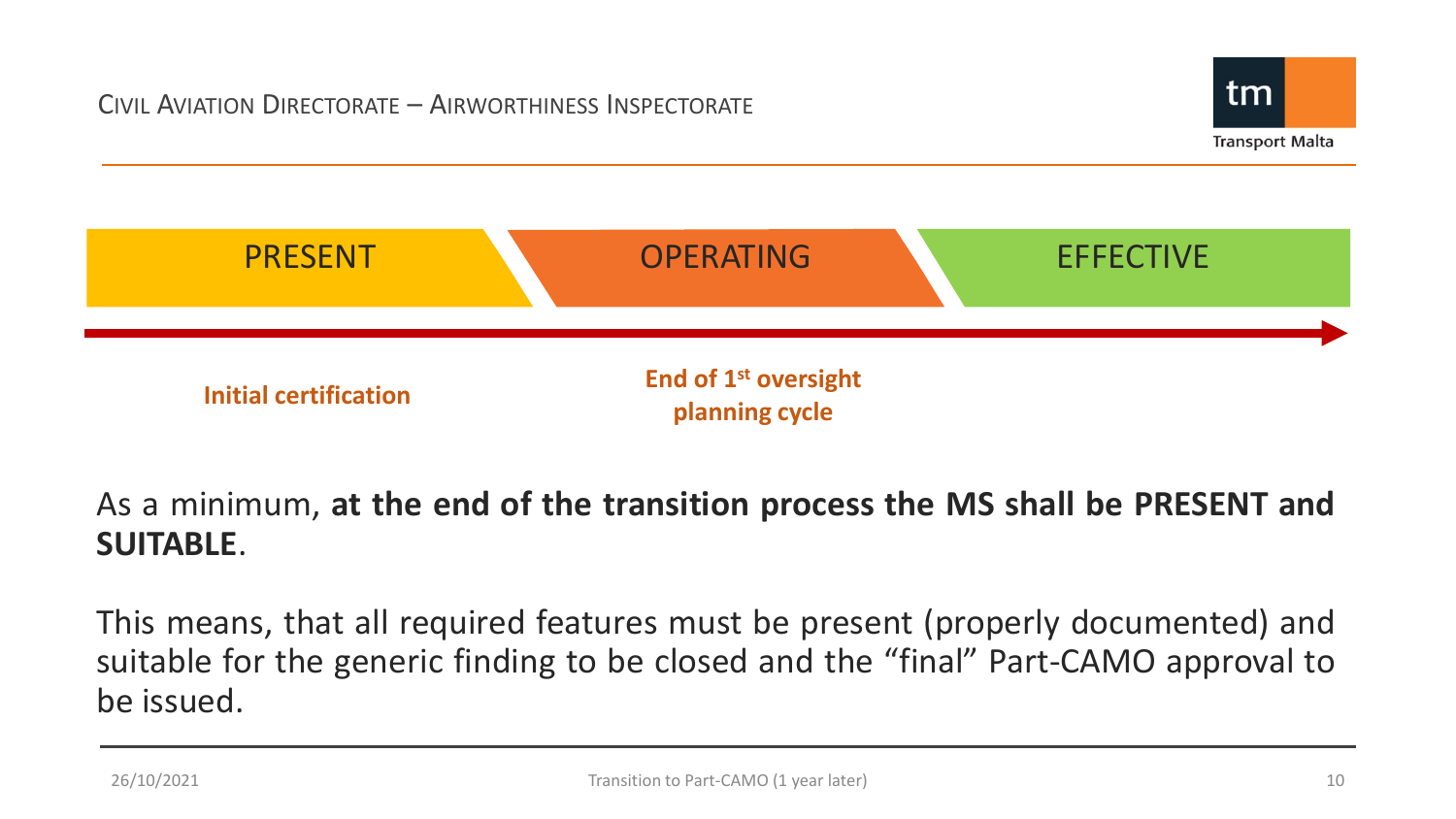



- CAME + organisation manual(s), as applicable  $\rightarrow$  dedicated application in Centrik
- Nomination of Safety Manager  $\rightarrow$  dedicated application in Centrik
- All other docs, ideally on the "Close" tab of the GTF, or
- **Shared link**